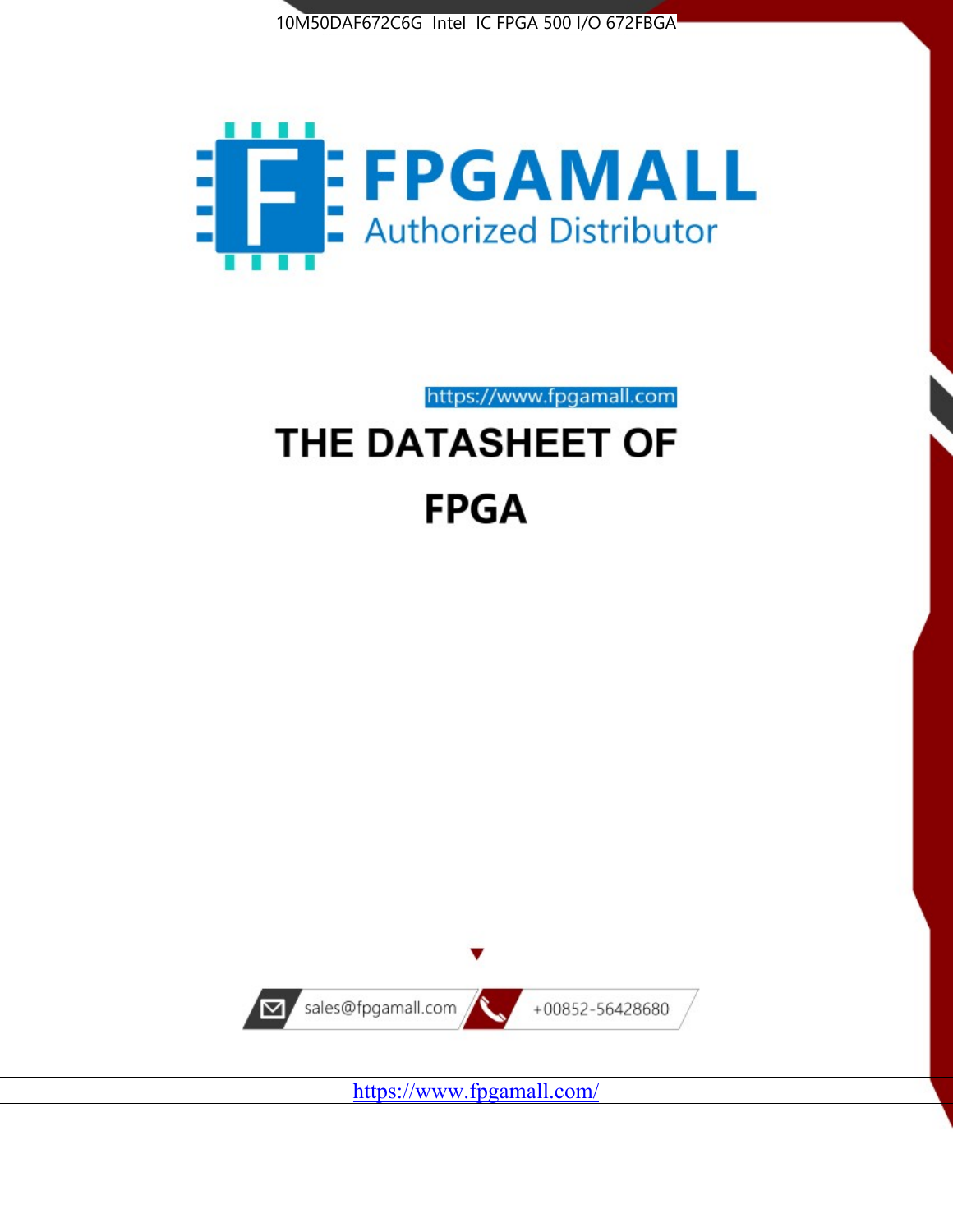10M50DAF672C6G Intel IC FPGA 500 I/O 672FBGA



# **Intel® MAX® 10 FPGA Device Overview**



**M10-OVERVIEW | 2017.12.15** Latest document on the web: **[PDF](https://www.altera.com/en_US/pdfs/literature/hb/max-10/m10_overview.pdf)** | **[HTML](https://www.altera.com/documentation/myt1396938463674.html)**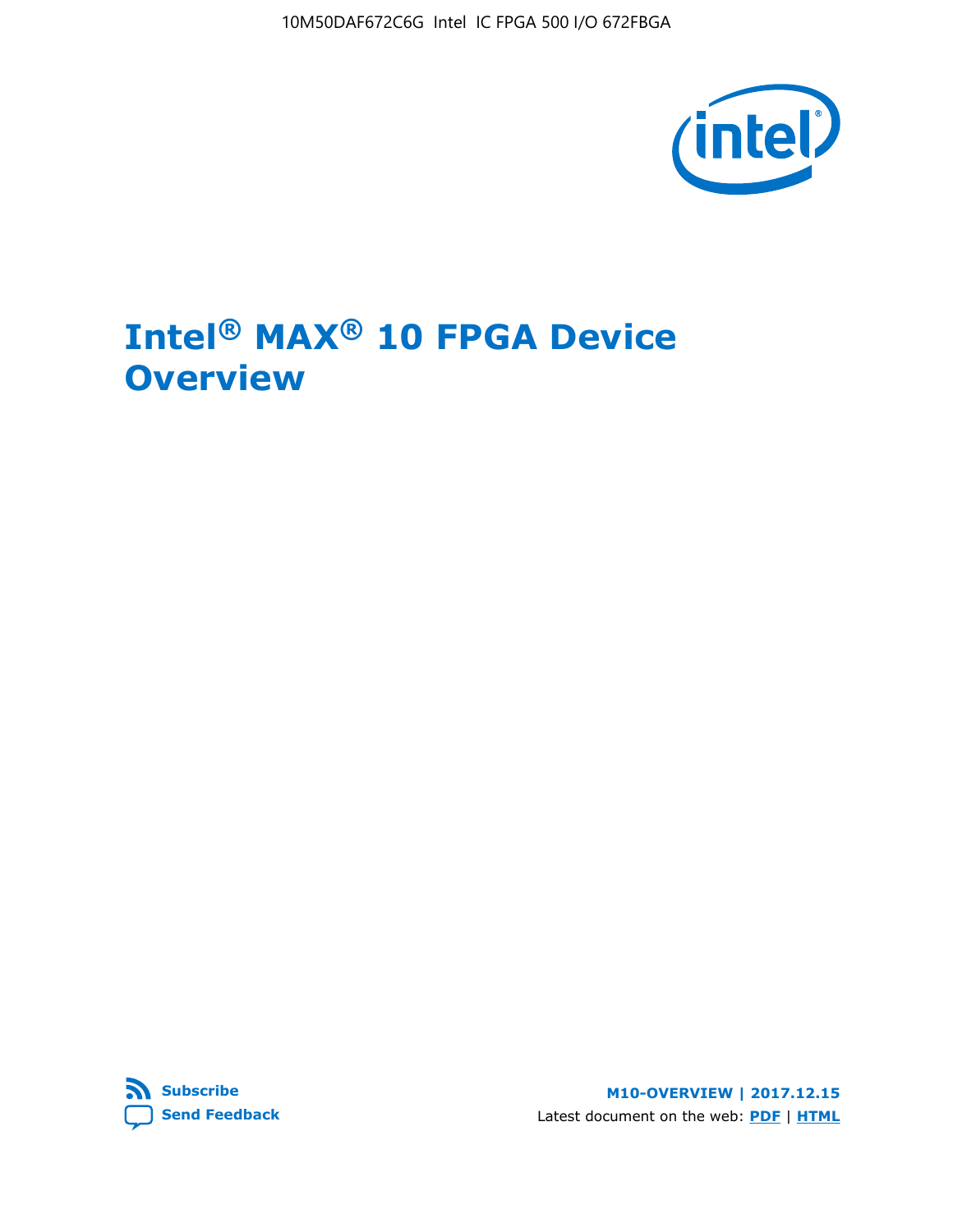

*Contents*

# **Contents**

| Intel® MAX® 10 FPGA Device Overview……………………………………………………………………………3  |  |
|--------------------------------------------------------------------|--|
|                                                                    |  |
|                                                                    |  |
|                                                                    |  |
|                                                                    |  |
|                                                                    |  |
|                                                                    |  |
|                                                                    |  |
|                                                                    |  |
|                                                                    |  |
|                                                                    |  |
|                                                                    |  |
|                                                                    |  |
|                                                                    |  |
|                                                                    |  |
|                                                                    |  |
|                                                                    |  |
|                                                                    |  |
|                                                                    |  |
|                                                                    |  |
| Document Revision History for Intel MAX 10 FPGA Device Overview 13 |  |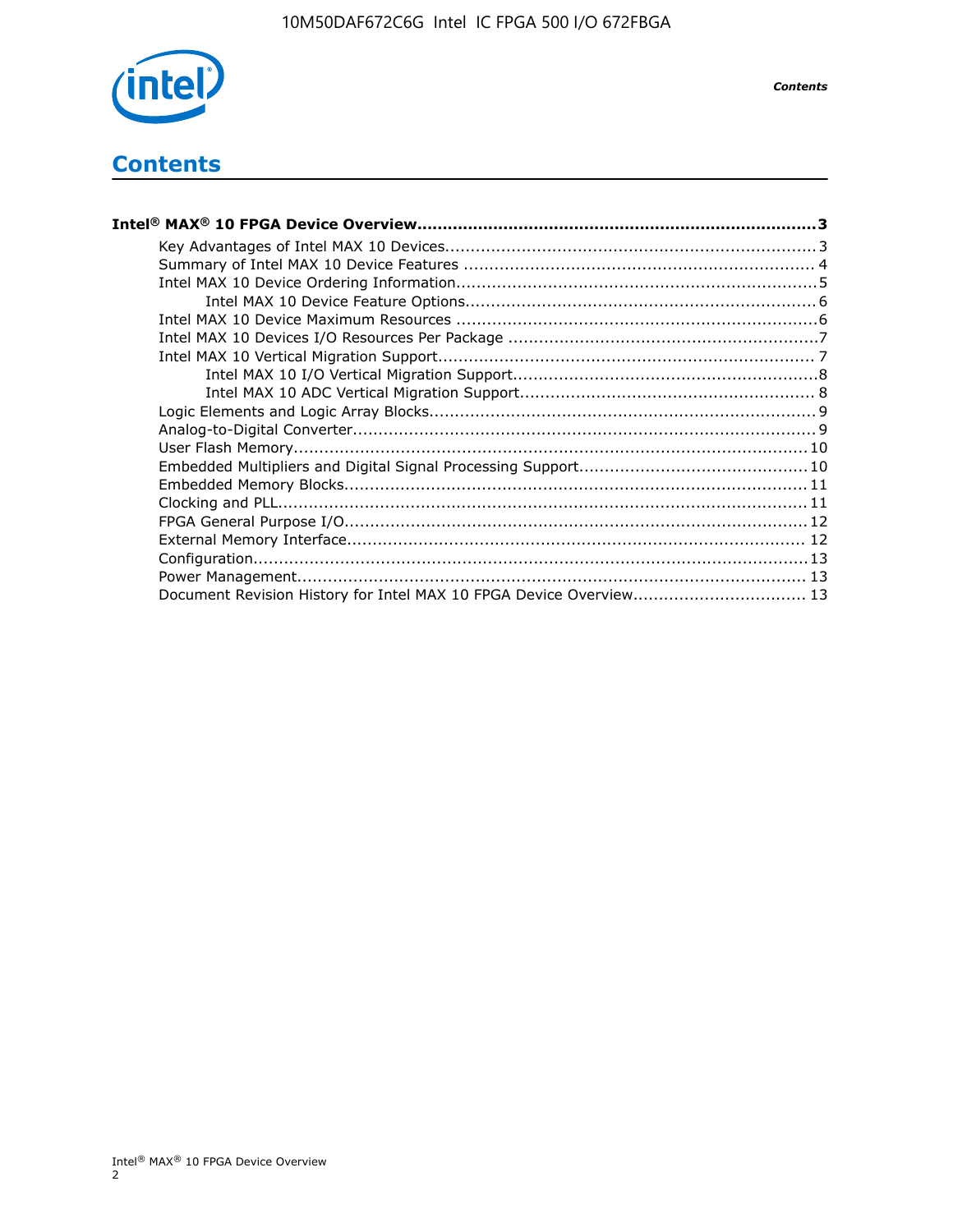

# **Intel® MAX® 10 FPGA Device Overview**

Intel<sup>®</sup> MAX<sup>®</sup> 10 devices are single-chip, non-volatile low-cost programmable logic devices (PLDs) to integrate the optimal set of system components.

The highlights of the Intel MAX 10 devices include:

- Internally stored dual configuration flash
- User flash memory
- Instant on support
- Integrated analog-to-digital converters (ADCs)
- Single-chip Nios II soft core processor support

Intel MAX 10 devices are the ideal solution for system management, I/O expansion, communication control planes, industrial, automotive, and consumer applications.

#### **Related Links**

[Intel MAX 10 FPGA Device Datasheet](https://www.altera.com/documentation/mcn1397700832153.html#mcn1397643748870)

## **Key Advantages of Intel MAX 10 Devices**

## **Table 1. Key Advantages of Intel MAX 10 Devices**

| <b>Advantage</b>               | <b>Supporting Feature</b>                                                                                                                                                                                  |  |  |  |
|--------------------------------|------------------------------------------------------------------------------------------------------------------------------------------------------------------------------------------------------------|--|--|--|
| Simple and fast configuration  | Secure on-die flash memory enables device configuration in less than 10 ms                                                                                                                                 |  |  |  |
| Flexibility and integration    | Single device integrating PLD logic, RAM, flash memory, digital signal<br>processing (DSP), ADC, phase-locked loop (PLL), and I/Os<br>Small packages available from 3 mm $\times$ 3 mm                     |  |  |  |
| Low power                      | Sleep mode—significant standby power reduction and resumption in less than<br>$1 \text{ ms}$<br>Longer battery life-resumption from full power-off in less than 10 ms                                      |  |  |  |
| 20-year-estimated life cycle   | Built on TSMC's 55 nm embedded flash process technology                                                                                                                                                    |  |  |  |
| High productivity design tools | Intel Quartus <sup>®</sup> Prime Lite edition (no cost license)<br>Platform Designer (Standard) system integration tool<br>DSP Builder for Intel FPGAs<br>Nios <sup>®</sup> II Embedded Design Suite (EDS) |  |  |  |

Intel Corporation. All rights reserved. Intel, the Intel logo, Altera, Arria, Cyclone, Enpirion, MAX, Nios, Quartus and Stratix words and logos are trademarks of Intel Corporation or its subsidiaries in the U.S. and/or other countries. Intel warrants performance of its FPGA and semiconductor products to current specifications in accordance with Intel's standard warranty, but reserves the right to make changes to any products and services at any time without notice. Intel assumes no responsibility or liability arising out of the application or use of any information, product, or service described herein except as expressly agreed to in writing by Intel. Intel customers are advised to obtain the latest version of device specifications before relying on any published information and before placing orders for products or services. \*Other names and brands may be claimed as the property of others.

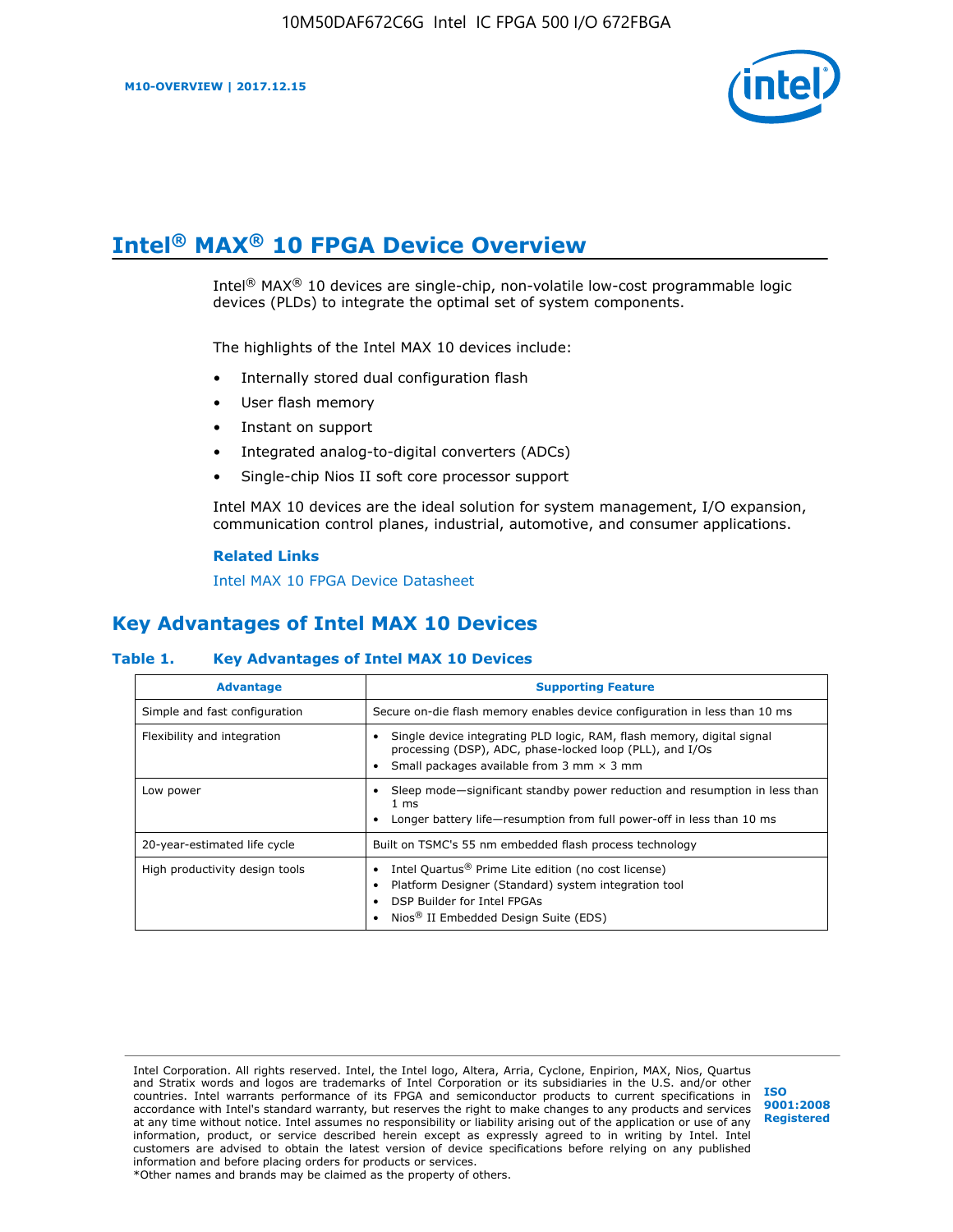

# **Summary of Intel MAX 10 Device Features**

## **Table 2. Summary of Features for Intel MAX 10 Devices**

| <b>Feature</b>                       | <b>Description</b>                                                                                                                                                                                                                                                                                         |
|--------------------------------------|------------------------------------------------------------------------------------------------------------------------------------------------------------------------------------------------------------------------------------------------------------------------------------------------------------|
| Technology                           | 55 nm TSMC Embedded Flash (Flash + SRAM) process technology                                                                                                                                                                                                                                                |
| Packaging                            | Low cost, small form factor packages-support multiple packaging<br>technologies and pin pitches<br>Multiple device densities with compatible package footprints for seamless<br>migration between different device densities<br>RoHS6-compliant                                                            |
| Core architecture                    | 4-input look-up table (LUT) and single register logic element (LE)<br>$\bullet$<br>LEs arranged in logic array block (LAB)<br>$\bullet$<br>Embedded RAM and user flash memory<br>$\bullet$<br>Clocks and PLLs<br>$\bullet$<br>Embedded multiplier blocks<br>$\bullet$<br>General purpose I/Os<br>$\bullet$ |
| Internal memory blocks               | M9K-9 kilobits (Kb) memory blocks<br>$\bullet$<br>Cascadable blocks to create RAM, dual port, and FIFO functions<br>$\bullet$                                                                                                                                                                              |
| User flash memory (UFM)              | User accessible non-volatile storage<br>$\bullet$<br>High speed operating frequency<br>$\bullet$<br>Large memory size<br>High data retention<br>$\bullet$<br>Multiple interface option                                                                                                                     |
| Embedded multiplier blocks           | One $18 \times 18$ or two 9 $\times$ 9 multiplier modes<br>$\bullet$<br>Cascadable blocks enabling creation of filters, arithmetic functions, and image<br>processing pipelines                                                                                                                            |
| <b>ADC</b>                           | 12-bit successive approximation register (SAR) type<br>$\bullet$<br>Up to 17 analog inputs<br>$\bullet$<br>Cumulative speed up to 1 million samples per second (MSPS)<br>Integrated temperature sensing capability<br>$\bullet$                                                                            |
| Clock networks                       | Global clocks support<br>$\bullet$<br>High speed frequency in clock network                                                                                                                                                                                                                                |
| Internal oscillator                  | Built-in internal ring oscillator                                                                                                                                                                                                                                                                          |
| PLLs                                 | • Analog-based<br>Low jitter<br>$\bullet$<br>High precision clock synthesis<br>$\bullet$<br>Clock delay compensation<br>$\bullet$<br>Zero delay buffering<br>$\bullet$<br>Multiple output taps<br>$\bullet$                                                                                                |
| General-purpose I/Os (GPIOs)         | • Multiple I/O standards support<br>On-chip termination (OCT)<br>$\bullet$<br>Up to 830 megabits per second (Mbps) LVDS receiver, 800 Mbps LVDS<br>transmitter                                                                                                                                             |
| External memory interface (EMIF) (1) | Supports up to 600 Mbps external memory interfaces:<br>continued                                                                                                                                                                                                                                           |

<sup>(1)</sup> EMIF is only supported in selected Intel MAX 10 device density and package combinations. Refer to the *External Memory Interface User Guide* for more information.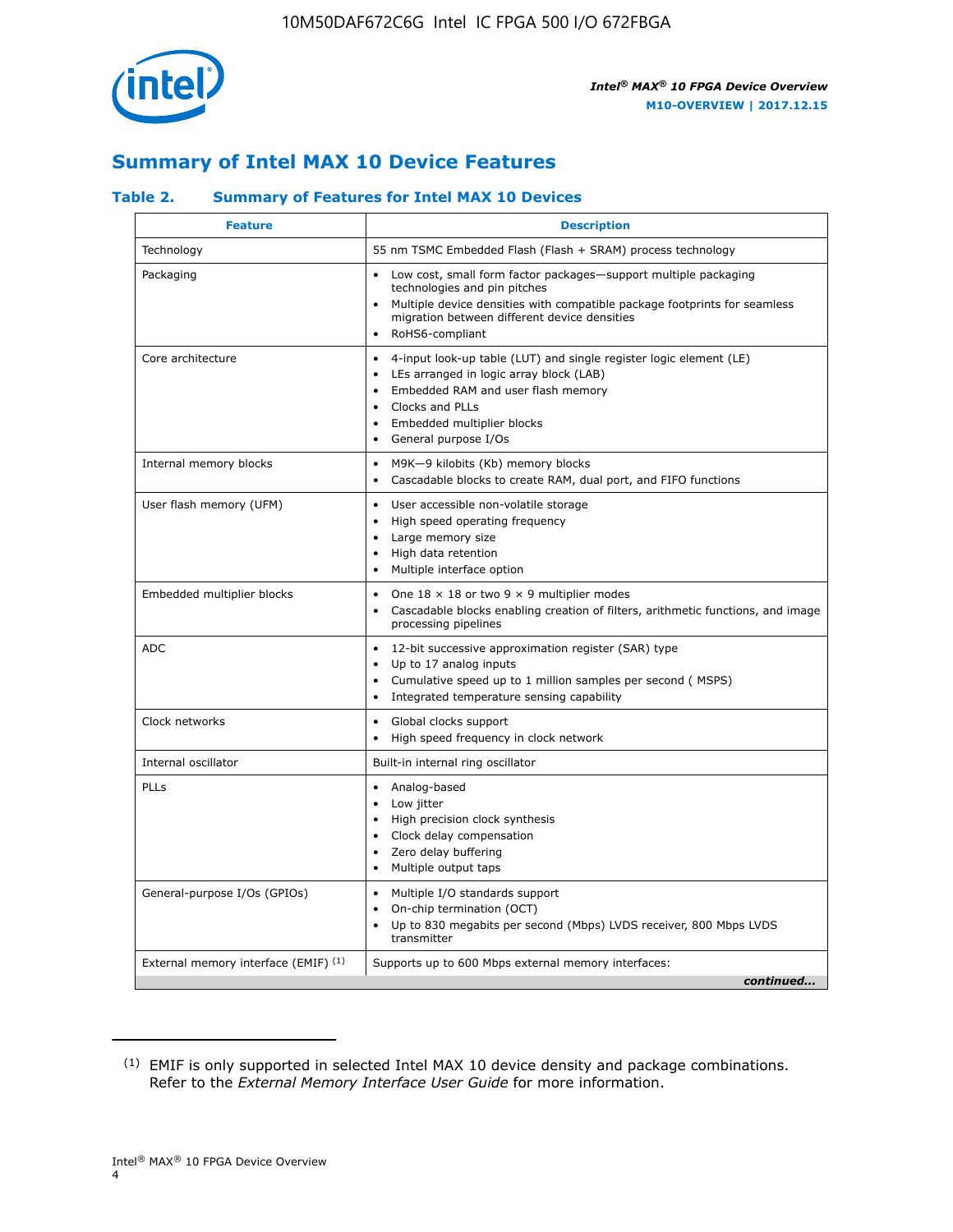

| <b>Feature</b>                | <b>Description</b>                                                                                                                                                                                                                                                                                                                 |  |  |  |
|-------------------------------|------------------------------------------------------------------------------------------------------------------------------------------------------------------------------------------------------------------------------------------------------------------------------------------------------------------------------------|--|--|--|
|                               | DDR3, DDR3L, DDR2, LPDDR2 (on 10M16, 10M25, 10M40, and 10M50.)<br>SRAM (Hardware support only)                                                                                                                                                                                                                                     |  |  |  |
|                               | <i>Note:</i> For 600 Mbps performance, -6 device speed grade is required.<br>Performance varies according to device grade (commercial, industrial, or<br>automotive) and device speed grade (-6 or -7). Refer to the <i>Intel MAX</i><br>10 FPGA Device Datasheet or External Memory Interface Spec Estimator<br>for more details. |  |  |  |
| Configuration                 | Internal configuration                                                                                                                                                                                                                                                                                                             |  |  |  |
|                               | JTAG<br>$\bullet$                                                                                                                                                                                                                                                                                                                  |  |  |  |
|                               | Advanced Encryption Standard (AES) 128-bit encryption and compression<br>options                                                                                                                                                                                                                                                   |  |  |  |
|                               | Flash memory data retention of 20 years at 85 $^{\circ}$ C                                                                                                                                                                                                                                                                         |  |  |  |
| Flexible power supply schemes | Single- and dual-supply device options<br>Dynamically controlled input buffer power down<br>Sleep mode for dynamic power reduction                                                                                                                                                                                                 |  |  |  |

# **Intel MAX 10 Device Ordering Information**

#### **Figure 1. Sample Ordering Code and Available Options for Intel MAX 10 Devices**



*Note:* The –I6 and –A6 speed grades of the Intel MAX 10 FPGA devices are not available by default in the Intel Quartus Prime software. Contact your local Intel sales representatives for support.

#### **Related Links**

#### [Intel FPGA Product Selector](http://www.altera.com/products/selector/psg-selector.html)

Provides the latest information about Intel FPGAs.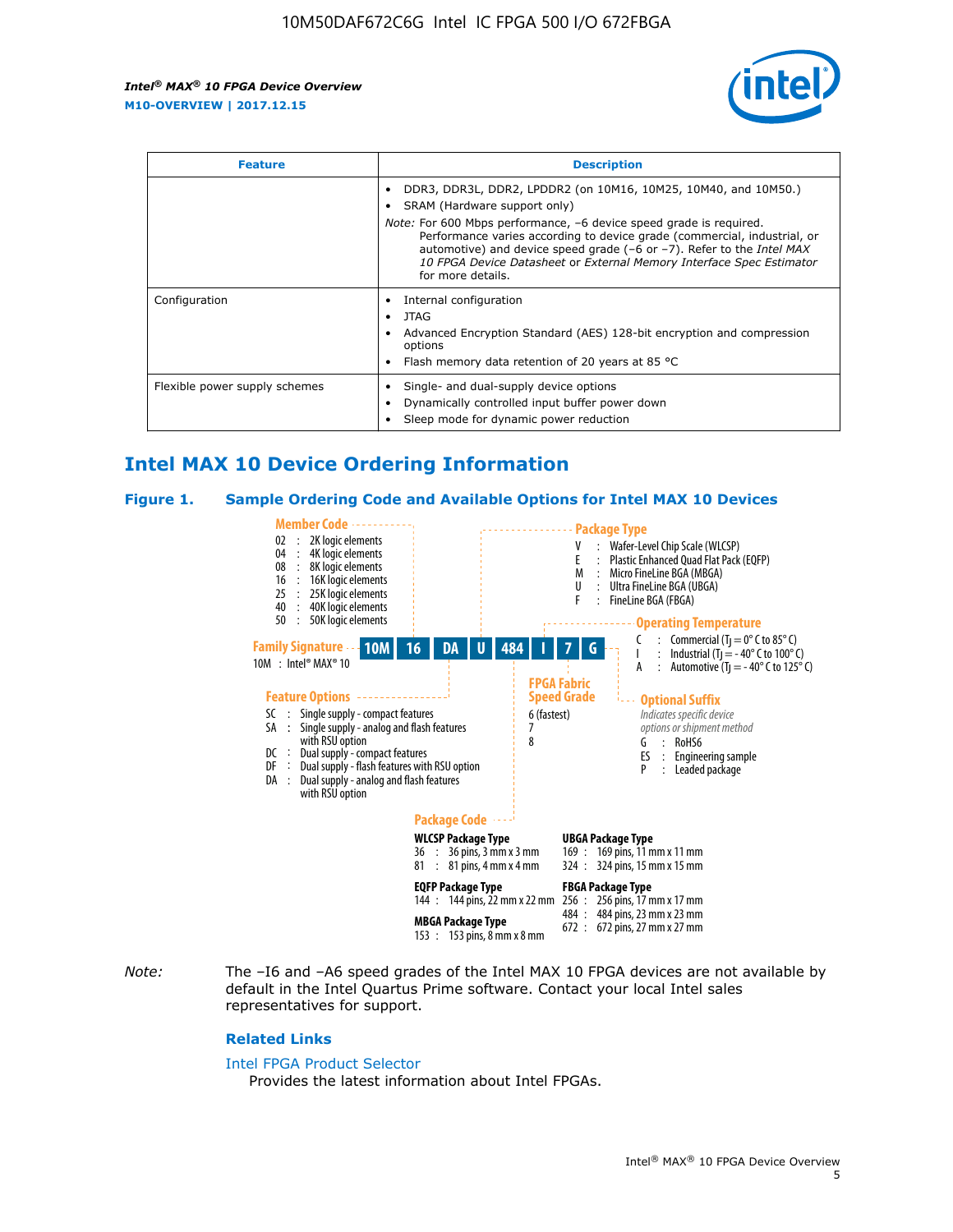

## **Intel MAX 10 Device Feature Options**

## **Table 3. Feature Options for Intel MAX 10 Devices**

| <b>Option</b> | <b>Feature</b>                                                                                                                                                                          |
|---------------|-----------------------------------------------------------------------------------------------------------------------------------------------------------------------------------------|
| Compact       | Devices with core architecture featuring single configuration image with self-configuration capability                                                                                  |
| Flash         | Devices with core architecture featuring:<br>Dual configuration image with self-configuration capability<br>Remote system upgrade capability<br>Memory initialization                   |
| Analog        | Devices with core architecture featuring:<br>Dual configuration image with self-configuration capability<br>Remote system upgrade capability<br>Memory initialization<br>Integrated ADC |

# **Intel MAX 10 Device Maximum Resources**

## **Table 4. Maximum Resource Counts for Intel MAX 10 Devices**

| <b>Resource</b>              |                            | <b>Device</b>  |              |              |                |                |              |                |
|------------------------------|----------------------------|----------------|--------------|--------------|----------------|----------------|--------------|----------------|
|                              |                            | <b>10M02</b>   | <b>10M04</b> | <b>10M08</b> | <b>10M16</b>   | <b>10M25</b>   | <b>10M40</b> | <b>10M50</b>   |
|                              | Logic Elements (LE) (K)    | $\overline{2}$ | 4            | 8            | 16             | 25             | 40           | 50             |
| M9K Memory (Kb)              |                            | 108            | 189          | 378          | 549            | 675            | 1,260        | 1,638          |
|                              | User Flash Memory (Kb) (2) | 96             | 1,248        | 1,376        | 2,368          | 3,200          | 5,888        | 5,888          |
| $18 \times 18$ Multiplier    |                            | 16             | 20           | 24           | 45             | 55             | 125          | 144            |
| <b>PLL</b>                   |                            | 2              | 2            | 2            | $\overline{4}$ | $\overline{4}$ | 4            | $\overline{4}$ |
| GPIO                         |                            | 246            | 246          | 250          | 320            | 360            | 500          | 500            |
| <b>LVDS</b>                  | Dedicated<br>Transmitter   | 15             | 15           | 15           | 22             | 24             | 30           | 30             |
|                              | Emulated<br>Transmitter    | 114            | 114          | 116          | 151            | 171            | 241          | 241            |
|                              | Dedicated Receiver         | 114            | 114          | 116          | 151            | 171            | 241          | 241            |
| Internal Configuration Image |                            | $\mathbf{1}$   | 2            | 2            | $\overline{2}$ | 2              | 2            | $\overline{2}$ |
| <b>ADC</b>                   |                            |                | 1            | 1            | $\mathbf{1}$   | 2              | 2            | 2              |

<sup>(2)</sup> The maximum possible value including user flash memory and configuration flash memory. For more information, refer to [Intel MAX 10 User Flash Memory User Guide](https://www.altera.com/documentation/vgo1395753117436.html#vgo1395811844282).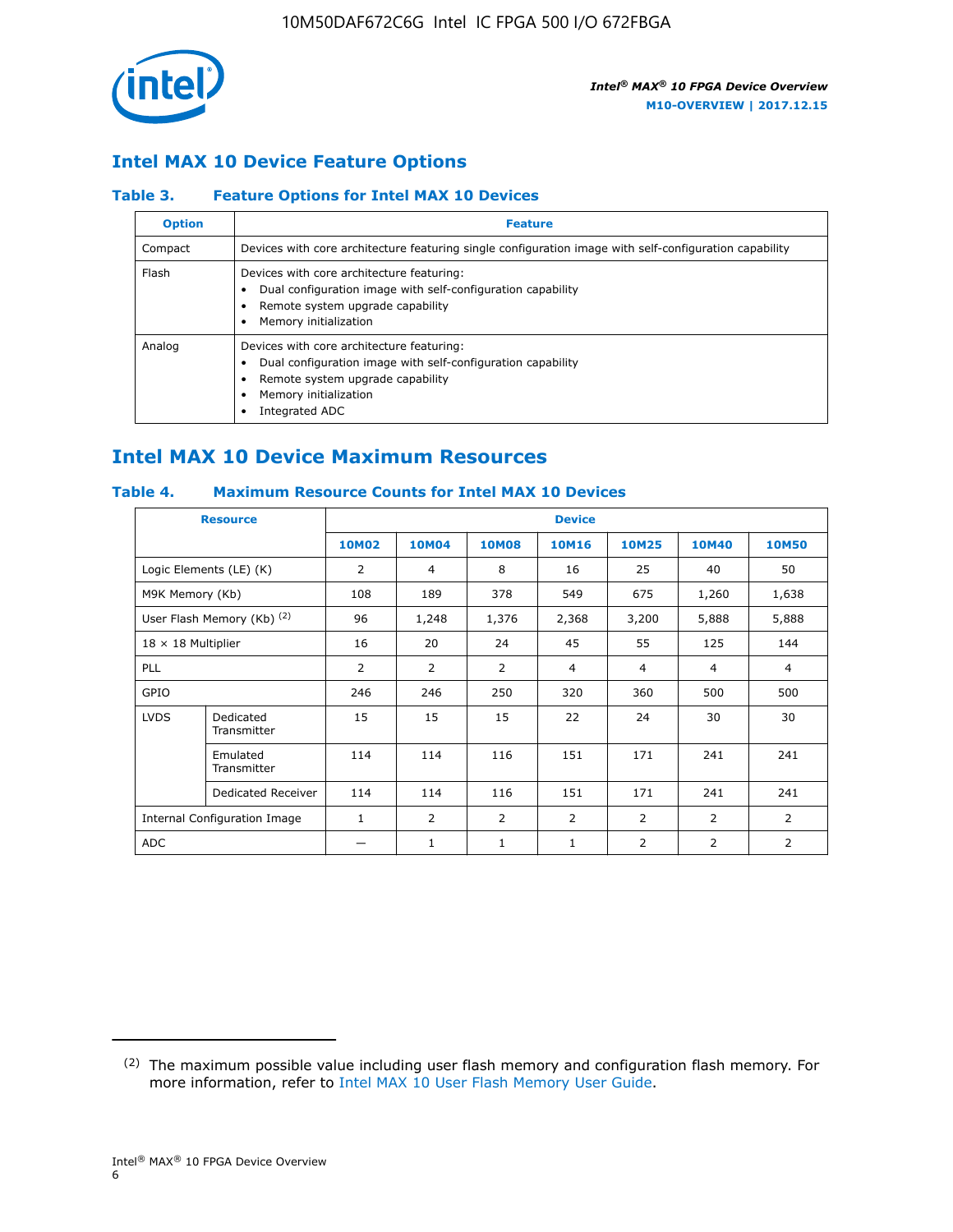

# **Intel MAX 10 Devices I/O Resources Per Package**

## **Table 5. Package Plan for Intel MAX 10 Single Power Supply Devices**

| <b>Device</b> |                   | <b>Package</b>                     |                      |                             |                                      |  |  |  |  |
|---------------|-------------------|------------------------------------|----------------------|-----------------------------|--------------------------------------|--|--|--|--|
|               | <b>Type</b>       | M153<br>153-pin MBGA               | U169<br>169-pin UBGA | <b>U324</b><br>324-pin UBGA | E144<br>144-pin EQFP                 |  |  |  |  |
|               | <b>Size</b>       | $8 \text{ mm} \times 8 \text{ mm}$ | 11 mm $\times$ 11 mm | $15$ mm $\times$ 15 mm      | $22 \text{ mm} \times 22 \text{ mm}$ |  |  |  |  |
|               | <b>Ball Pitch</b> | $0.5$ mm                           | $0.8$ mm             | $0.8$ mm                    | $0.5$ mm                             |  |  |  |  |
| 10M02         |                   | 112                                | 130                  | 246                         | 101                                  |  |  |  |  |
| 10M04         |                   | 112                                | 130                  | 246                         | 101                                  |  |  |  |  |
| 10M08         |                   | 112                                | 130                  | 246                         | 101                                  |  |  |  |  |
| 10M16         |                   |                                    | 130                  | 246                         | 101                                  |  |  |  |  |
| 10M25         |                   |                                    |                      |                             | 101                                  |  |  |  |  |
| 10M40         |                   |                                    |                      |                             | 101                                  |  |  |  |  |
| 10M50         |                   |                                    |                      |                             | 101                                  |  |  |  |  |

## **Table 6. Package Plan for Intel MAX 10 Dual Power Supply Devices**

| <b>Device</b> |                   | <b>Package</b> |                                            |                                                                    |                         |                           |                             |  |  |
|---------------|-------------------|----------------|--------------------------------------------|--------------------------------------------------------------------|-------------------------|---------------------------|-----------------------------|--|--|
|               | <b>Type</b>       | <b>V36</b>     | <b>V81</b>                                 | <b>U324</b><br>36-pin WLCSP 81-pin WLCSP 324-pin UBGA 256-pin FBGA | <b>F256</b>             | F484<br>484-pin FBGA      | <b>F672</b><br>672-pin FBGA |  |  |
|               | <b>Size</b>       |                | $3$ mm $\times$ 3 mm $ 4$ mm $\times$ 4 mm | $15$ mm $\times$ 15<br>mm                                          | 17 mm $\times$ 17<br>mm | $23$ mm $\times$ 23<br>mm | $27$ mm $\times$ 27<br>mm   |  |  |
|               | <b>Ball Pitch</b> | $0.4$ mm       | $0.4$ mm                                   | $0.8$ mm                                                           | 1.0 <sub>mm</sub>       | 1.0 <sub>mm</sub>         | 1.0 <sub>mm</sub>           |  |  |
| 10M02         |                   | 27             |                                            | 160                                                                |                         |                           |                             |  |  |
| 10M04         |                   |                |                                            | 246                                                                | 178                     |                           |                             |  |  |
| 10M08         |                   |                | 56                                         | 246                                                                | 178                     | 250                       |                             |  |  |
| 10M16         |                   |                |                                            | 246                                                                | 178                     | 320                       |                             |  |  |
| 10M25         |                   |                |                                            |                                                                    | 178                     | 360                       |                             |  |  |
| 10M40         |                   |                |                                            |                                                                    | 178                     | 360                       | 500                         |  |  |
| 10M50         |                   |                |                                            |                                                                    | 178                     | 360                       | 500                         |  |  |

## **Related Links**

- [Intel MAX 10 General Purpose I/O User Guide](https://www.altera.com/documentation/sam1393999966669.html#sam1394000084476)
- [Intel MAX 10 High-Speed LVDS I/O User Guide](https://www.altera.com/documentation/sam1394433606063.html#sam1394433911642)

# **Intel MAX 10 Vertical Migration Support**

Vertical migration supports the migration of your design to other Intel MAX 10 devices of different densities in the same package with similar I/O and ADC resources.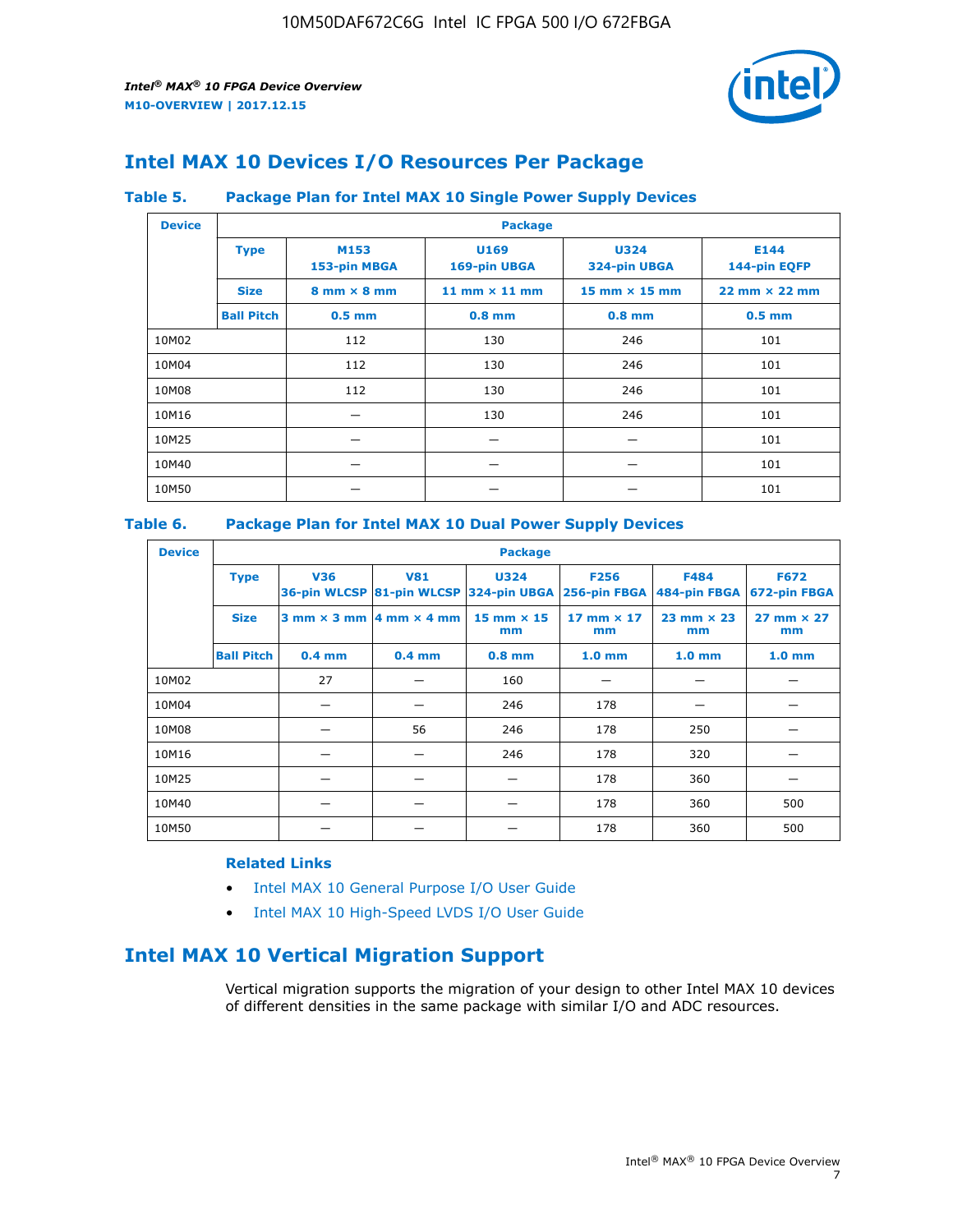

## **Intel MAX 10 I/O Vertical Migration Support**

#### **Figure 2. Migration Capability Across Intel MAX 10 Devices**

- The arrows indicate the migration paths. The devices included in each vertical migration path are shaded. Non-migratable devices are omitted. Some packages have several migration paths. Devices with lesser I/O resources in the same path have lighter shades.
- To achieve the full I/O migration across product lines in the same migration path, restrict I/Os usage to match the product line with the lowest I/O count.

|               | Package                          |            |      |      |             |                  |                                    |      |      |  |
|---------------|----------------------------------|------------|------|------|-------------|------------------|------------------------------------|------|------|--|
| <b>Device</b> | <b>V36</b>                       | <b>V81</b> | M153 | U169 | <b>U324</b> | F <sub>256</sub> | E144                               | F484 | F672 |  |
| 10M02         |                                  |            |      |      | 7           |                  |                                    |      |      |  |
| 10M04         |                                  |            |      |      |             |                  |                                    |      |      |  |
| 10M08         |                                  |            |      |      |             |                  |                                    |      |      |  |
| 10M16         |                                  |            |      |      |             |                  |                                    |      |      |  |
| 10M25         |                                  |            |      |      |             |                  |                                    |      |      |  |
| 10M40         |                                  |            |      |      |             |                  |                                    |      |      |  |
| 10M50         |                                  |            |      |      |             |                  |                                    |      |      |  |
|               | <b>Dual Power Supply Devices</b> |            |      |      |             |                  | <b>Single Power Supply Devices</b> |      |      |  |

*Note:* To verify the pin migration compatibility, use the Pin Migration View window in the Intel Quartus Prime software Pin Planner.

## **Intel MAX 10 ADC Vertical Migration Support**

#### **Figure 3. ADC Vertical Migration Across Intel MAX 10 Devices**

The arrows indicate the ADC migration paths. The devices included in each vertical migration path are shaded.

|                                                                                                                                                                                                                         | Package |      |      |                  |      |             |      |  |  |
|-------------------------------------------------------------------------------------------------------------------------------------------------------------------------------------------------------------------------|---------|------|------|------------------|------|-------------|------|--|--|
| <b>Device</b>                                                                                                                                                                                                           | M153    | U169 | U324 | F <sub>256</sub> | E144 | <b>F484</b> | F672 |  |  |
| 10M04                                                                                                                                                                                                                   |         |      |      |                  |      |             |      |  |  |
| 10M08                                                                                                                                                                                                                   |         |      |      |                  |      |             |      |  |  |
| 10M16                                                                                                                                                                                                                   |         |      |      |                  |      |             |      |  |  |
| 10M25                                                                                                                                                                                                                   |         |      |      |                  |      |             |      |  |  |
| 10M40                                                                                                                                                                                                                   |         |      |      |                  |      |             |      |  |  |
| 10M50                                                                                                                                                                                                                   |         |      |      |                  |      |             |      |  |  |
| Dual ADC Device: Each ADC (ADC1 and ADC2) supports 1 dedicated analog input pin and 8 dual function pins.<br><b>Single ADC Device:</b> Single ADC that supports 1 dedicated analog input pin and 16 dual function pins. |         |      |      |                  |      |             |      |  |  |

**Single ADC Device:** Single ADC that supports 1 dedicated analog input pin and 8 dual function pins.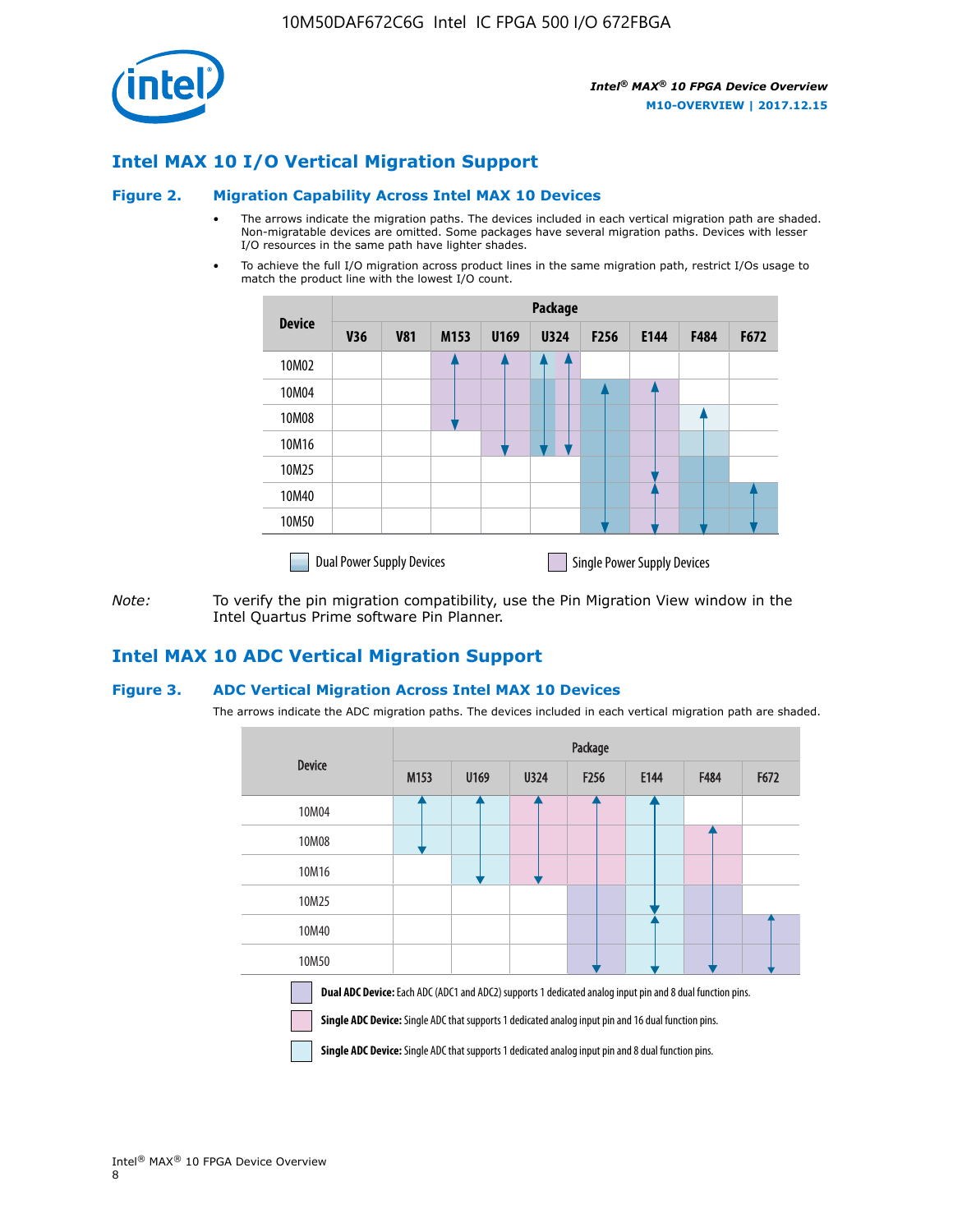

## **Table 7. Pin Migration Conditions for ADC Migration**

| <b>Source</b>     | <b>Target</b>     | <b>Migratable Pins</b>                                                                                            |
|-------------------|-------------------|-------------------------------------------------------------------------------------------------------------------|
| Single ADC device | Single ADC device | You can migrate all ADC input pins                                                                                |
| Dual ADC device   | Dual ADC device   |                                                                                                                   |
| Single ADC device | Dual ADC device   | One dedicated analog input pin.                                                                                   |
| Dual ADC device   | Single ADC device | Eight dual function pins from the ADC1 block of the<br>٠<br>source device to the ADC1 block of the target device. |

# **Logic Elements and Logic Array Blocks**

The LAB consists of 16 logic elements (LE) and a LAB-wide control block. An LE is the smallest unit of logic in the Intel MAX 10 device architecture. Each LE has four inputs, a four-input look-up table (LUT), a register, and output logic. The four-input LUT is a function generator that can implement any function with four variables.

#### **Figure 4. Intel MAX 10 Device Family LEs**



## **Analog-to-Digital Converter**

Intel MAX 10 devices feature up to two ADCs. You can use the ADCs to monitor many different signals, including on-chip temperature.

#### **Table 8. ADC Features**

| <b>Feature</b>             | <b>Description</b>                                                                                                                                                                                  |
|----------------------------|-----------------------------------------------------------------------------------------------------------------------------------------------------------------------------------------------------|
| 12-bit resolution          | Translates analog signal to digital data for information processing, computing,<br>data transmission, and control systems<br>Provides a 12-bit digital representation of the observed analog signal |
| Up to 1 MSPS sampling rate | Monitors single-ended external inputs with a cumulative sampling rate of 25<br>kilosamples per second to 1 MSPS in normal mode                                                                      |
|                            |                                                                                                                                                                                                     |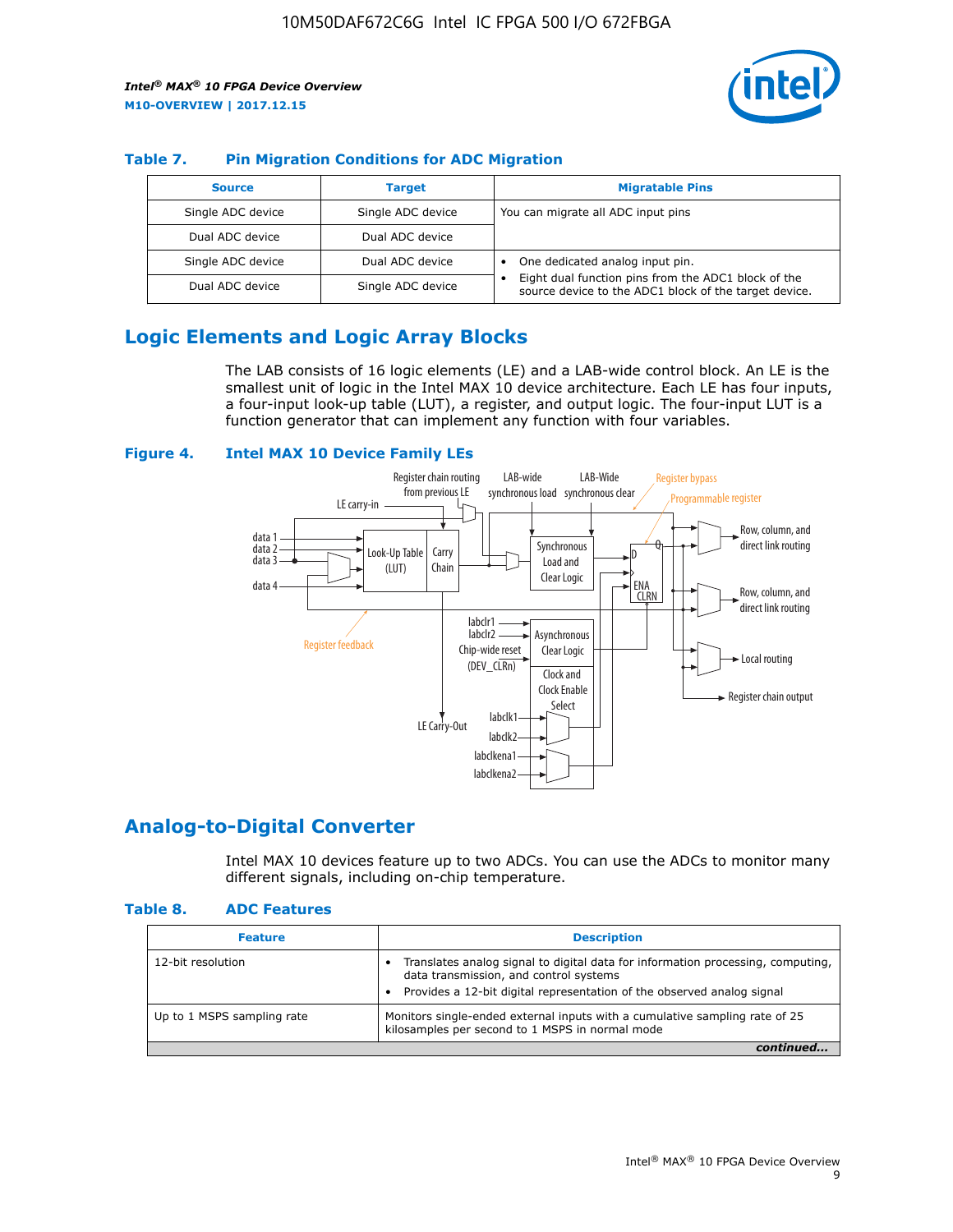

| <b>Feature</b>                                                  | <b>Description</b>                                                                                                                         |
|-----------------------------------------------------------------|--------------------------------------------------------------------------------------------------------------------------------------------|
| Up to 17 single-ended external inputs<br>for single ADC devices | One dedicated analog and 16 dual function input pins                                                                                       |
| Up to 18 single-ended external inputs<br>for dual ADC devices   | One dedicated analog and eight dual-function input pins in each ADC block<br>٠<br>Simultaneous measurement capability for dual ADC devices |
| On-chip temperature sensor                                      | Monitors external temperature data input with a sampling rate of up to 50<br>kilosamples per second                                        |

## **User Flash Memory**

The user flash memory (UFM) block in Intel MAX 10 devices stores non-volatile information.

UFM provides an ideal storage solution that you can access using Avalon Memory-Mapped (Avalon-MM) slave interface protocol.

#### **Table 9. UFM Features**

| <b>Features</b>     | <b>Capacity</b>                                                             |
|---------------------|-----------------------------------------------------------------------------|
| Endurance           | Counts to at least 10,000 program/erase cycles                              |
| Data retention      | 20 years at 85 $^{\circ}$ C<br>٠<br>10 years at 100 °C<br>$\bullet$         |
| Operating frequency | Maximum 116 MHz for parallel interface and 7.25 MHz for<br>serial interface |
| Data length         | Stores data up to 32 bits length in parallel                                |

## **Embedded Multipliers and Digital Signal Processing Support**

Intel MAX 10 devices support up to 144 embedded multiplier blocks. Each block supports one individual  $18 \times 18$ -bit multiplier or two individual  $9 \times 9$ -bit multipliers.

With the combination of on-chip resources and external interfaces in Intel MAX 10 devices, you can build DSP systems with high performance, low system cost, and low power consumption.

You can use the Intel MAX 10 device on its own or as a DSP device co-processor to improve price-to-performance ratios of DSP systems.

You can control the operation of the embedded multiplier blocks using the following options:

- Parameterize the relevant IP cores with the Intel Quartus Prime parameter editor
- Infer the multipliers directly with VHDL or Verilog HDL

System design features provided for Intel MAX 10 devices: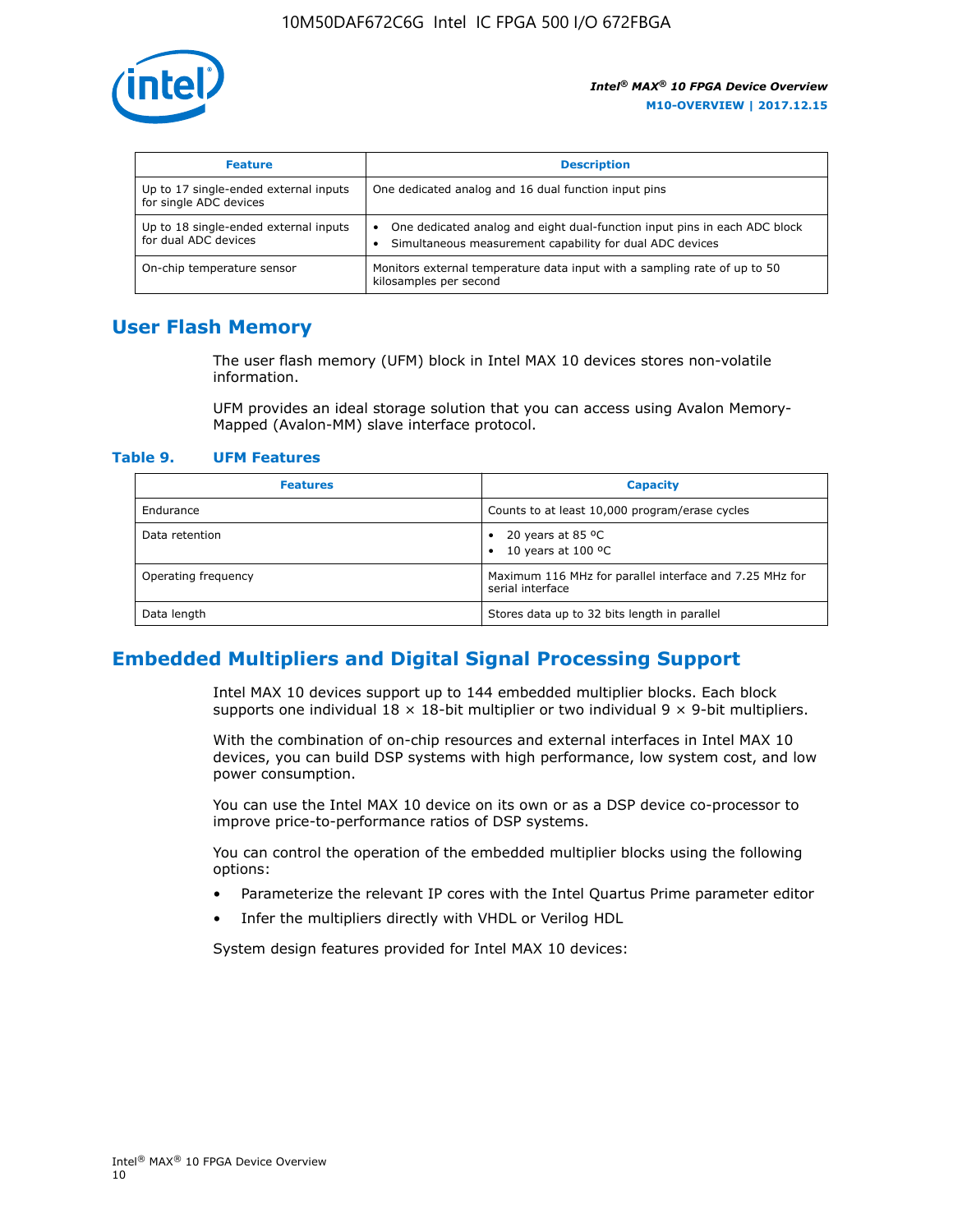

- DSP IP cores:
	- Common DSP processing functions such as finite impulse response (FIR), fast Fourier transform (FFT), and numerically controlled oscillator (NCO) functions
	- Suites of common video and image processing functions
- Complete reference designs for end-market applications
- DSP Builder for Intel FPGAs interface tool between the Intel Quartus Prime software and the MathWorks Simulink and MATLAB design environments
- DSP development kits

## **Embedded Memory Blocks**

The embedded memory structure consists of M9K memory blocks columns. Each M9K memory block of a Intel MAX 10 device provides 9 Kb of on-chip memory capable of operating at up to 284 MHz. The embedded memory structure consists of M9K memory blocks columns. Each M9K memory block of a Intel MAX 10 device provides 9 Kb of on-chip memory. You can cascade the memory blocks to form wider or deeper logic structures.

You can configure the M9K memory blocks as RAM, FIFO buffers, or ROM.

The Intel MAX 10 device memory blocks are optimized for applications such as high throughput packet processing, embedded processor program, and embedded data storage.

| <b>Operation Modes</b> | <b>Port Widths</b>                                                            |
|------------------------|-------------------------------------------------------------------------------|
| Single port            | $x1, x2, x4, x8, x9, x16, x18, x32, and x36$                                  |
| Simple dual port       | $x1, x2, x4, x8, x9, x16, x18, x32, and x36$                                  |
| True dual port         | $\times1, \times2, \times4, \times8, \times9, \times16, \text{and } \times18$ |

#### **Table 10. M9K Operation Modes and Port Widths**

## **Clocking and PLL**

Intel MAX 10 devices offer the following resources: global clock (GCLK) networks and phase-locked loops (PLLs) with a 116-MHz built-in oscillator.

Intel MAX 10 devices support up to 20 global clock (GCLK) networks with operating frequency up to 450 MHz. The GCLK networks have high drive strength and low skew.

The PLLs provide robust clock management and synthesis for device clock management, external system clock management, and I/O interface clocking. The high precision and low jitter PLLs offers the following features:

- Reduction in the number of oscillators required on the board
- Reduction in the device clock pins through multiple clock frequency synthesis from a single reference clock source
- Frequency synthesis
- On-chip clock de-skew
- Jitter attenuation
- Dynamic phase-shift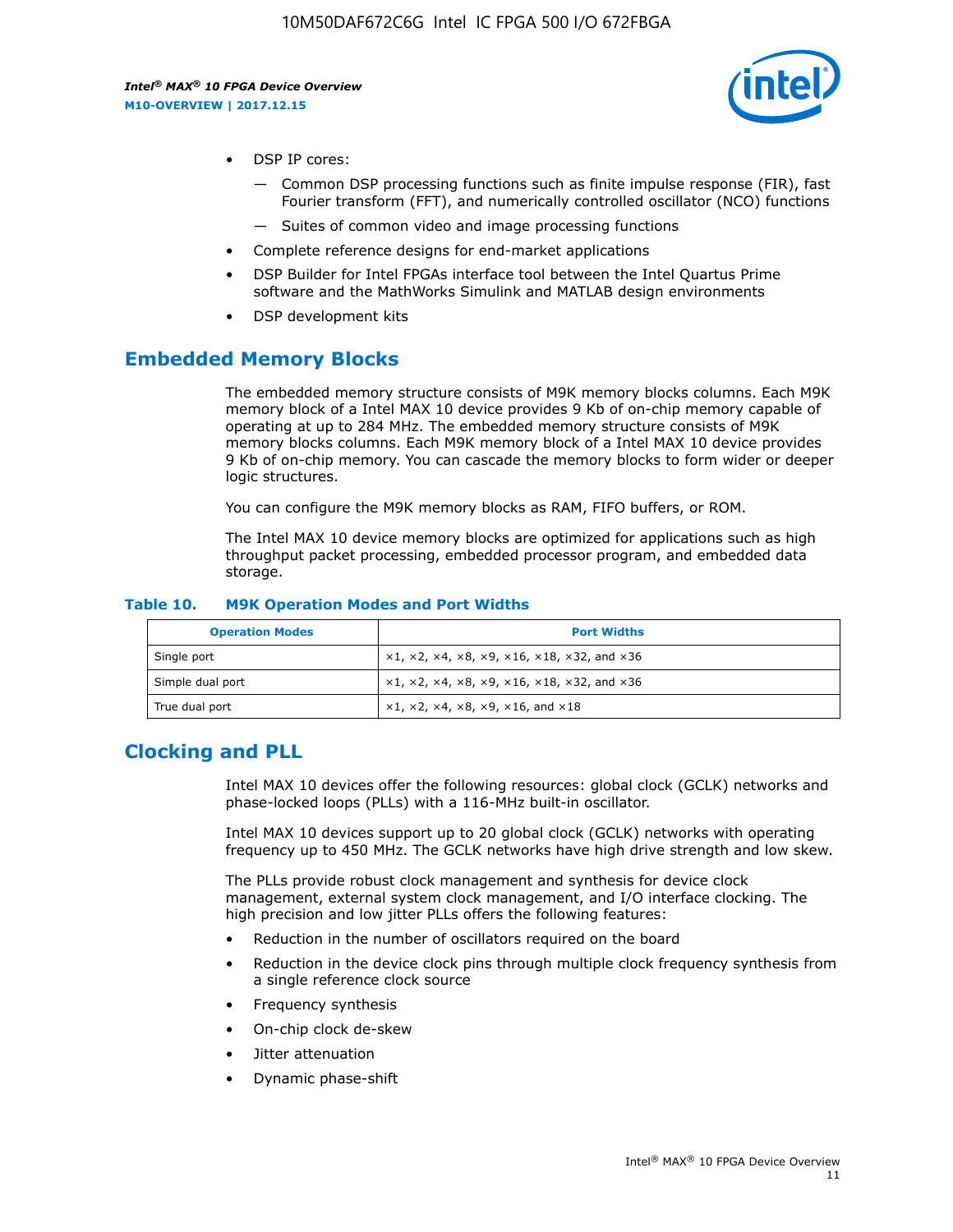

- Zero delay buffer
- Counter reconfiguration
- Bandwidth reconfiguration
- Programmable output duty cycle
- PLL cascading
- Reference clock switchover
- Driving of the ADC block

# **FPGA General Purpose I/O**

The Intel MAX 10 I/O buffers support a range of programmable features.

These features increase the flexibility of I/O utilization and provide an alternative to reduce the usage of external discrete components such as a pull-up resistor and a PCI clamp diode.

# **External Memory Interface**

Dual-supply Intel MAX 10 devices feature external memory interfaces solution that uses the I/O elements on the right side of the devices together with the UniPHY IP.

With this solution, you can create external memory interfaces to 16-bit SDRAM components with error correction coding (ECC).

*Note:* The external memory interface feature is available only for dual-supply Intel MAX 10 devices.

#### **Table 11. External Memory Interface Performance**

| <b>External Memory</b><br>Interface <sup>(3)</sup> | <b>I/O Standard</b> | <b>Maximum Width</b> | <b>Maximum Frequency (MHz)</b> |
|----------------------------------------------------|---------------------|----------------------|--------------------------------|
| <b>DDR3 SDRAM</b>                                  | SSTL-15             | 16 bit $+8$ bit ECC  | 303                            |
| <b>DDR3L SDRAM</b>                                 | SSTL-135            | 16 bit $+8$ bit ECC  | 303                            |
| <b>DDR2 SDRAM</b>                                  | SSTL-18             | 16 bit $+8$ bit ECC  | 200                            |
| LPDDR2 SDRAM                                       | $H SUL-12$          | 16 bit without ECC   | $200^{(4)}$                    |

## **Related Links**

[External Memory Interface Spec Estimator](http://www.altera.com/technology/memory/estimator/mem-emif-index.html)

Provides a parametric tool that allows you to find and compare the performance of the supported external memory interfaces in Intel FPGAs.

 $(3)$  The device hardware supports SRAM. Use your own design to interface with SRAM devices.

 $(4)$  To achieve the specified performance, constrain the memory device I/O and core power supply variation to within ±3%. By default, the frequency is 167 MHz.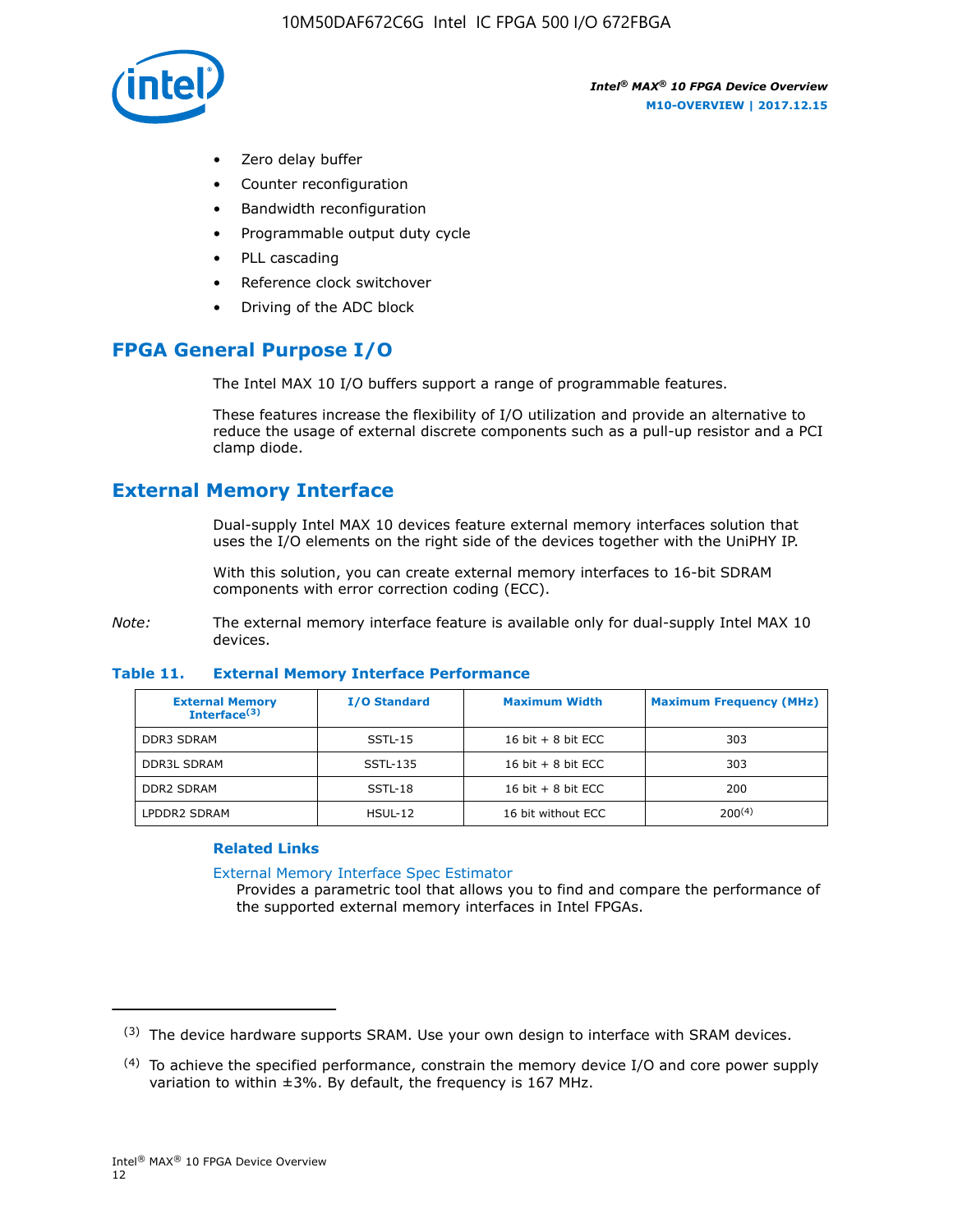

# **Configuration**

## **Table 12. Configuration Features**

| <b>Feature</b>                    | <b>Description</b>                                                                                                                                                                       |
|-----------------------------------|------------------------------------------------------------------------------------------------------------------------------------------------------------------------------------------|
| Dual configuration                | Stores two configuration images in the configuration flash memory (CFM)<br>Selects the first configuration image to load using the CONFIG SEL pin                                        |
| Design security                   | Supports 128-bit key with non-volatile key programming<br>Limits access of the JTAG instruction during power-up in the JTAG secure mode<br>Unique device ID for each Intel MAX 10 device |
| <b>SEU Mitigation</b>             | Auto-detects cyclic redundancy check (CRC) errors during configuration<br>Provides optional CRC error detection and identification in user mode                                          |
| Dual-purpose configuration<br>pin | Functions as configuration pins prior to user mode<br>Provides options to be used as configuration pin or user I/O pin in user mode                                                      |
| Configuration data<br>compression | Decompresses the compressed configuration bitstream data in real-time during<br>configuration<br>Reduces the size of configuration image stored in the CFM                               |
| Instant-on                        | Provides the fastest power-up mode for Intel MAX 10 devices.                                                                                                                             |

## **Table 13. Configuration Schemes for Intel MAX 10 Devices**

| <b>Configuration Scheme</b>   | <b>Compression</b>       | <b>Encryption</b> | <b>Dual Image</b><br><b>Configuration</b> | <b>Data Width</b> |
|-------------------------------|--------------------------|-------------------|-------------------------------------------|-------------------|
| <b>Internal Configuration</b> | Yes                      | Yes               | Yes                                       |                   |
| <b>JTAG</b>                   | $\overline{\phantom{a}}$ |                   | -                                         |                   |

## **Power Management**

## **Table 14. Power Options**

| <b>Power Options</b>                  | <b>Advantage</b>                                                                                                                        |  |
|---------------------------------------|-----------------------------------------------------------------------------------------------------------------------------------------|--|
| Single-supply device                  | Saves board space and costs.                                                                                                            |  |
| Dual-supply device                    | Consumes less power<br>Offers higher performance<br>$\bullet$                                                                           |  |
| Power management<br>controller scheme | Reduces dynamic power consumption when certain applications are in standby mode<br>Provides a fast wake-up time of less than 1 ms.<br>٠ |  |

# **Document Revision History for Intel MAX 10 FPGA Device Overview**

| <b>Date</b>   | <b>Version</b> | <b>Changes</b>                                                                                                                                                                                                                       |
|---------------|----------------|--------------------------------------------------------------------------------------------------------------------------------------------------------------------------------------------------------------------------------------|
| December 2017 | 2017.12.15     | Added the U324 package for the Intel MAX 10 single power supply<br>devices.<br>Updated the 10M02 GPIO and LVDS count in the Maximum Resource<br>Counts for Intel MAX 10 Devices table.<br>Updated the I/O vertical migration figure. |
| February 2017 | 2017.02.21     | Rebranded as Intel.                                                                                                                                                                                                                  |
|               |                |                                                                                                                                                                                                                                      |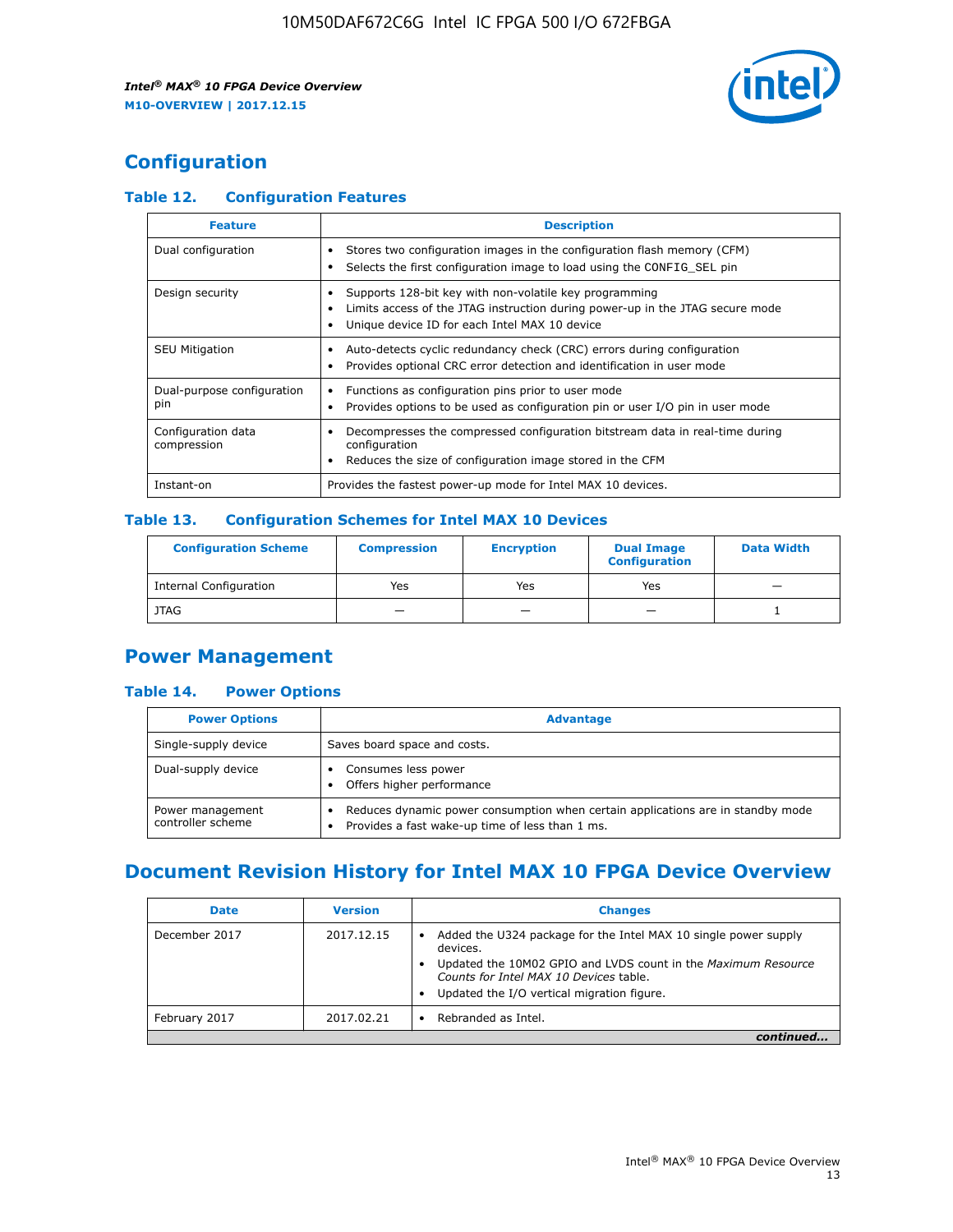

| <b>Date</b>    | <b>Version</b> | <b>Changes</b>                                                                                                                                                                                                                                                                                                                                                                                                                                                                                                                                                                                                                                                                                                                                                                                                                                                                                                                                                                                                                                                                                                                                           |
|----------------|----------------|----------------------------------------------------------------------------------------------------------------------------------------------------------------------------------------------------------------------------------------------------------------------------------------------------------------------------------------------------------------------------------------------------------------------------------------------------------------------------------------------------------------------------------------------------------------------------------------------------------------------------------------------------------------------------------------------------------------------------------------------------------------------------------------------------------------------------------------------------------------------------------------------------------------------------------------------------------------------------------------------------------------------------------------------------------------------------------------------------------------------------------------------------------|
| December 2016  | 2016.12.20     | • Updated EMIF information in the Summary of Features for Intel MAX 10<br>Devices table. EMIF is only supported in selected Intel MAX 10 device<br>density and package combinations, and for 600 Mbps performance, -6<br>device speed grade is required.<br>Updated the device ordering information to include P for leaded<br>package.                                                                                                                                                                                                                                                                                                                                                                                                                                                                                                                                                                                                                                                                                                                                                                                                                  |
| May 2016       | 2016.05.02     | Removed all preliminary marks.<br>Update the ADC sampling rate description. The ADC feature monitors<br>$\bullet$<br>single-ended external inputs with a cumulative sampling rate of 25<br>kilosamples per second to 1 MSPS in normal mode.                                                                                                                                                                                                                                                                                                                                                                                                                                                                                                                                                                                                                                                                                                                                                                                                                                                                                                              |
| November 2015  | 2015.11.02     | Removed SF feature from the device ordering information figure.<br>$\bullet$<br>Changed instances of Quartus II to Intel Quartus Prime.<br>$\bullet$                                                                                                                                                                                                                                                                                                                                                                                                                                                                                                                                                                                                                                                                                                                                                                                                                                                                                                                                                                                                     |
| May 2015       | 2015.05.04     | Added clearer descriptions for the feature options listed in the device<br>$\bullet$<br>ordering information figure.<br>Updated the maximum dedicated LVDS transmitter count of 10M02<br>$\bullet$<br>device from 10 to 9.<br>Removed the F672 package of the Intel MAX 10 10M25 device :<br>- Updated the devices I/O resources per package.<br>$-$ Updated the I/O vertical migration support.<br>- Updated the ADC vertical migration support.<br>Updated the maximum resources for 10M25 device:<br>- Maximum GPIO from 380 to 360.<br>- Maximum dedicated LVDS transmitter from 26 to 24.<br>- Maximum emulated LVDS transmitter from 181 to 171.<br>- Maximum dedicated LVDS receiver from 181 to 171.<br>Added ADC information for the E144 package of the 10M04 device.<br>$\bullet$<br>Updated the ADC vertical migration diagram to clarify that there are<br>single ADC devices with eight and 16 dual function pins.<br>Removed the note about contacting Altera for DDR3, DDR3L, DDR2,<br>and LPDDR2 external memory interface support. The Intel Quartus<br>Prime software supports these external memory interfaces from version<br>15.0. |
| December 2014  | 2014.12.15     | $\bullet$<br>Changed terms:<br>- "dual image" to "dual configuration image"<br>- "dual-image configuration" to dual configuration"<br>Added memory initialization feature for Flash and Analog devices.<br>$\bullet$<br>Added maximum data retention capacity of up to 20 years for UFM<br>$\bullet$<br>feature.<br>Added maximum operating frequency of 7.25 MHz for serial interface<br>for UFM feature.                                                                                                                                                                                                                                                                                                                                                                                                                                                                                                                                                                                                                                                                                                                                               |
| September 2014 | 2014.09.22     | Initial release.                                                                                                                                                                                                                                                                                                                                                                                                                                                                                                                                                                                                                                                                                                                                                                                                                                                                                                                                                                                                                                                                                                                                         |